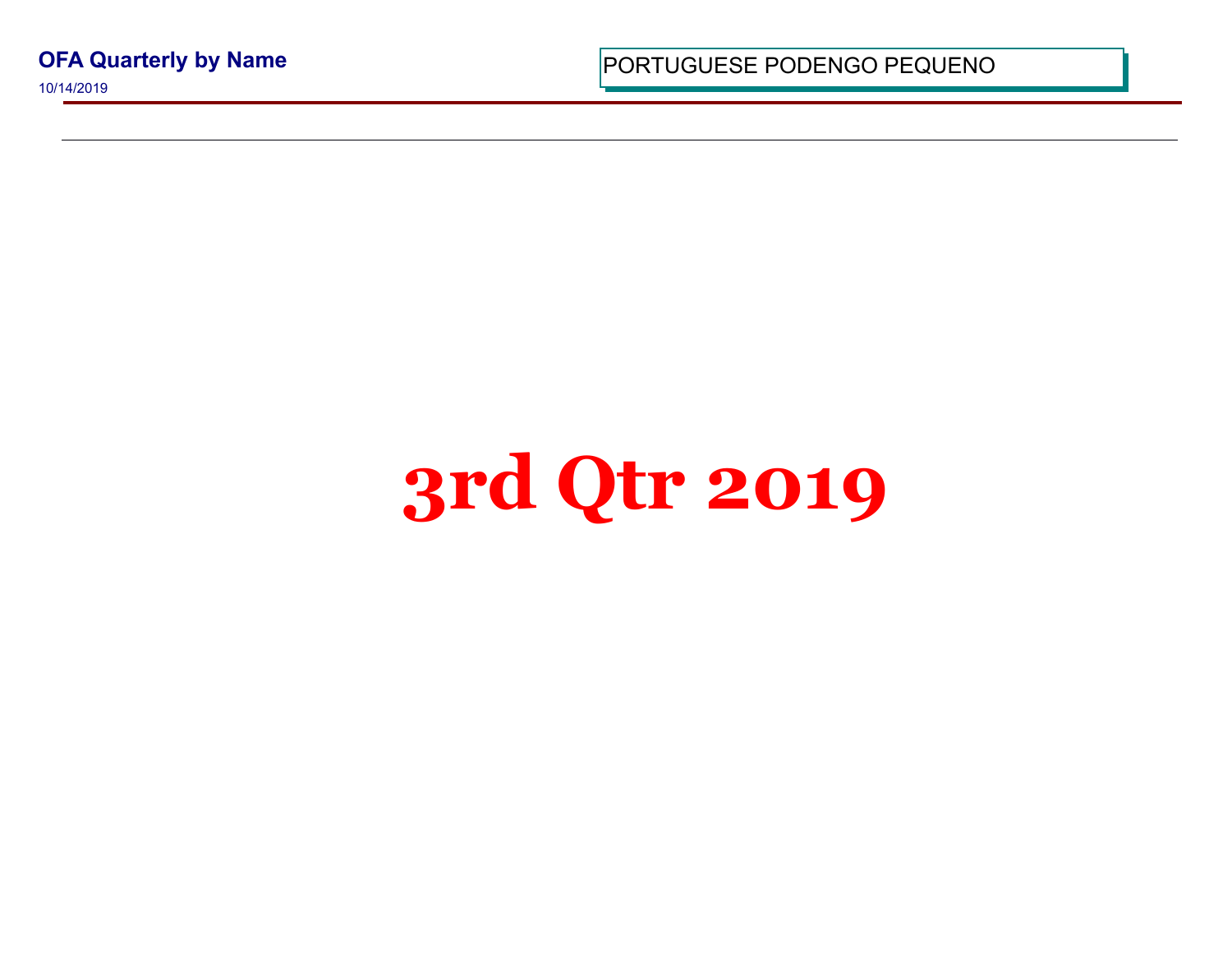10/14/2019

## **PORTUGUESE PODENGO PEC**

|                     | <b>HIPS</b>                     |                    | Third qtr 2019                  |            |     |             |  |
|---------------------|---------------------------------|--------------------|---------------------------------|------------|-----|-------------|--|
| <b>OFAID</b>        | <b>Name</b>                     |                    | <b>Application Registration</b> | <b>Sex</b> | Age |             |  |
| PPD-160G30M-VPI     | LUIS CASA DE MAIO DE VIAMONTE   | 1959885            | HP55038401                      | M          | 30  |             |  |
| PPD-162E26F-PI      | <b>MARRON DE BALOUZVAL</b>      | 2078761            | HP55762402                      | F          | 26  |             |  |
| PPD-161E28F-VPI     | PHAERERIN PENICHE               | 2074694            | HP55151501                      | F          | 28  |             |  |
| PPD-163E27F-VPI     | TAPIOCA DO VALE DO POCO         | 2067005            | HP55666801                      | F          | 27  | CHIC 144191 |  |
|                     | <b>PATELLA</b>                  |                    | Third qtr 2019                  |            |     |             |  |
| <b>OFAID</b>        | <b>Name</b>                     | <b>Application</b> | <b>Registration</b>             | <b>Sex</b> | Age |             |  |
| PPD-PA158/14F/P-VPI | <b>KETKA'S OPALESCENT</b>       | 2067004            | HP56242902                      | F          | 14  |             |  |
| PPD-PA156/40F/P-VPI | PHAERERIN MILAGRE               | 1978248            | HP51460703                      | F          | 40  |             |  |
| PPD-PA157/28F/P-VPI | PHAERERIN PENICHE               | 2074694            | HP55151501                      | F          | 28  |             |  |
| PPD-PA159/27F/P-VPI | TAPIOCA DO VALE DO POCO         | 2067005            | HP55666801                      | F          | 27  | CHIC 144191 |  |
|                     | <b>CANINE HEALTH</b>            |                    | Third qtr 2019                  |            |     |             |  |
| <b>OFAID</b>        | <b>Name</b>                     | <b>Application</b> | <b>Registration</b>             | <b>Sex</b> | Age |             |  |
| 98344               | ANEVAN THE CAPTAIN              | 1648983            | HP44080901                      | M          | 0   | CHIC 98344  |  |
| 132120              | AVERSON COVER GIRL              | 1872984            | HP51226902                      | F          |     | CHIC 132120 |  |
| 136908              | AVERSON-ANNEVAN AGENT OF SHIELD | 1892972            | HP52753801                      | M          | 0   | CHIC 136908 |  |